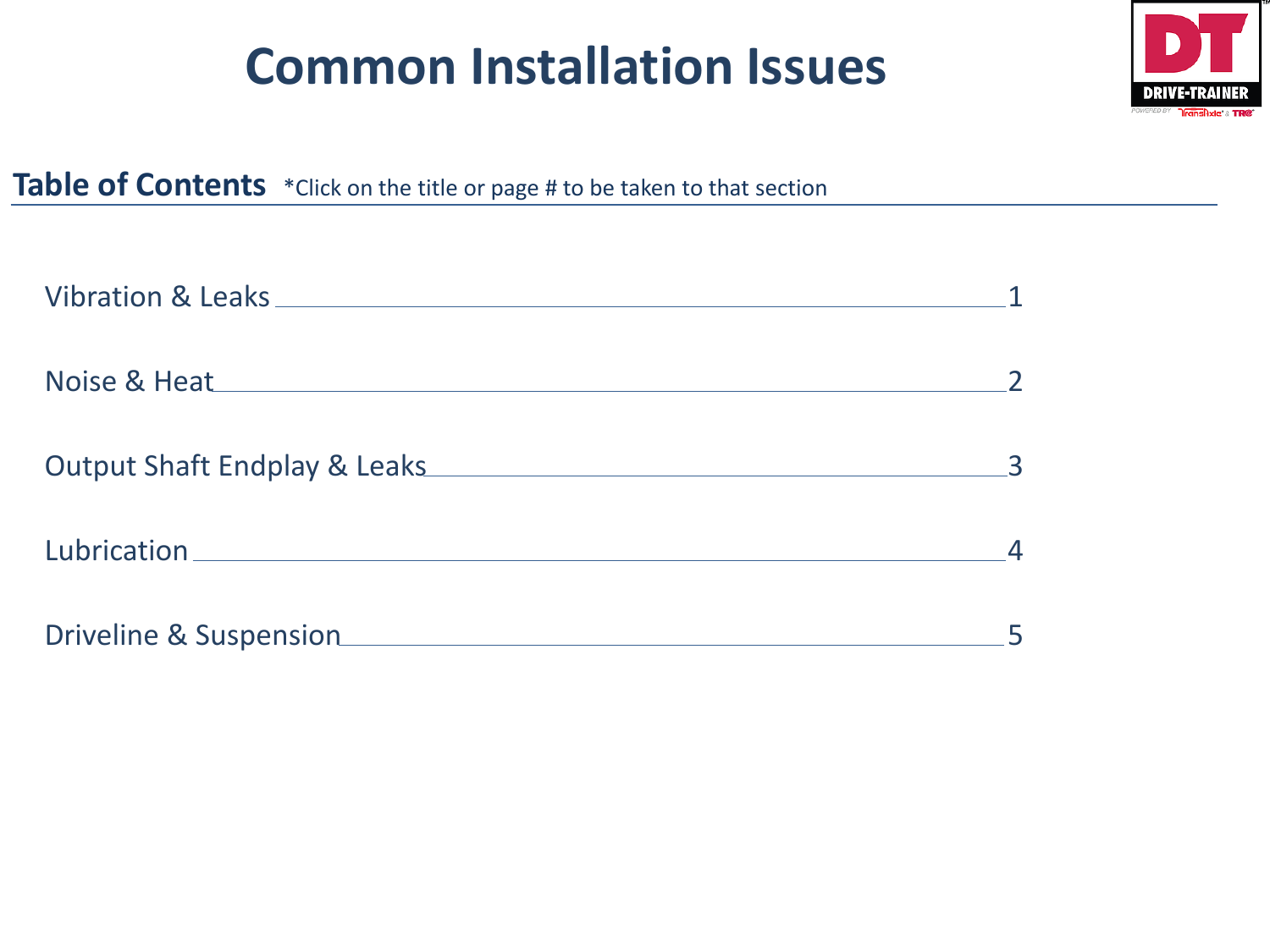

#### <span id="page-1-0"></span>**Vibration & Leaks**

| Symptom                                           | <b>Cause</b>                                                                         | <b>Preventative Action</b>                                                                                                  |
|---------------------------------------------------|--------------------------------------------------------------------------------------|-----------------------------------------------------------------------------------------------------------------------------|
| 1. Failed input bearing<br>2. Vibration & leaking | End yoke not torqued to<br>correct specification<br>Not using correct<br>torque tool | Inspect yoke splines for wear (10%)<br>allowable) - replace if necessary<br>Torque to OE specification using<br>proper tool |

# **Worn splines & U-Joint Cap**



#### Worn End Yoke<br>Result of pinion not torqued properly Up to 1000 ft. lb. **Rub marks**

**1" Air Impact**



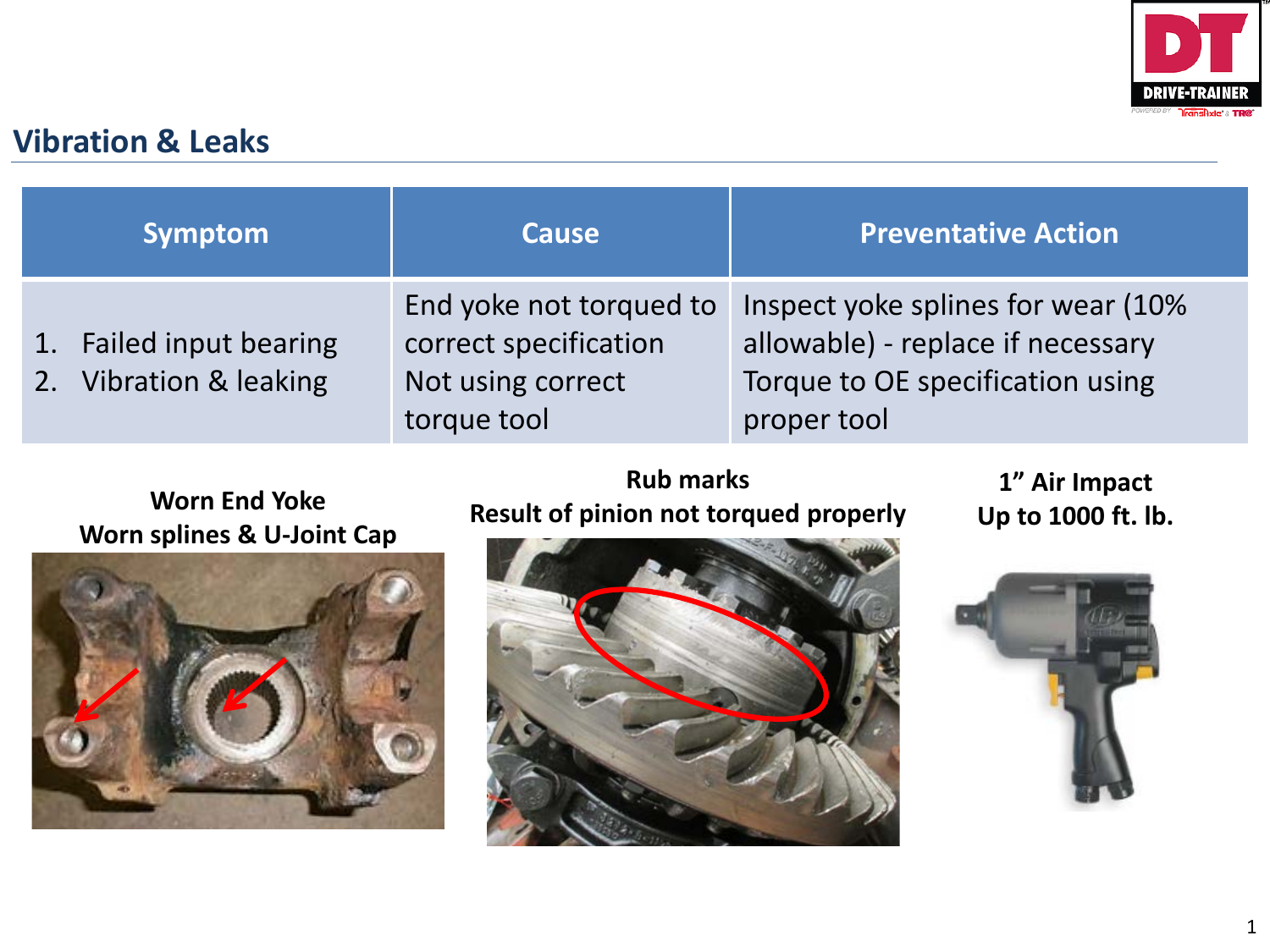

#### <span id="page-2-0"></span>**Noise & Heat**

| Symptom             | <b>Cause</b>                    | <b>Preventative Action</b> |
|---------------------|---------------------------------|----------------------------|
| 1. Noisy            | Contamination caused by lack of | Before install, clean axle |
| 2. Heat             | proper cleaning of axle housing | housing thoroughly         |
| 3. Metal in the oil | including removal of wheel ends | Replace wheel seals        |

#### Wire brush & solvents to clean internally (dirt/metal debris)



Properly cleaned axle housing

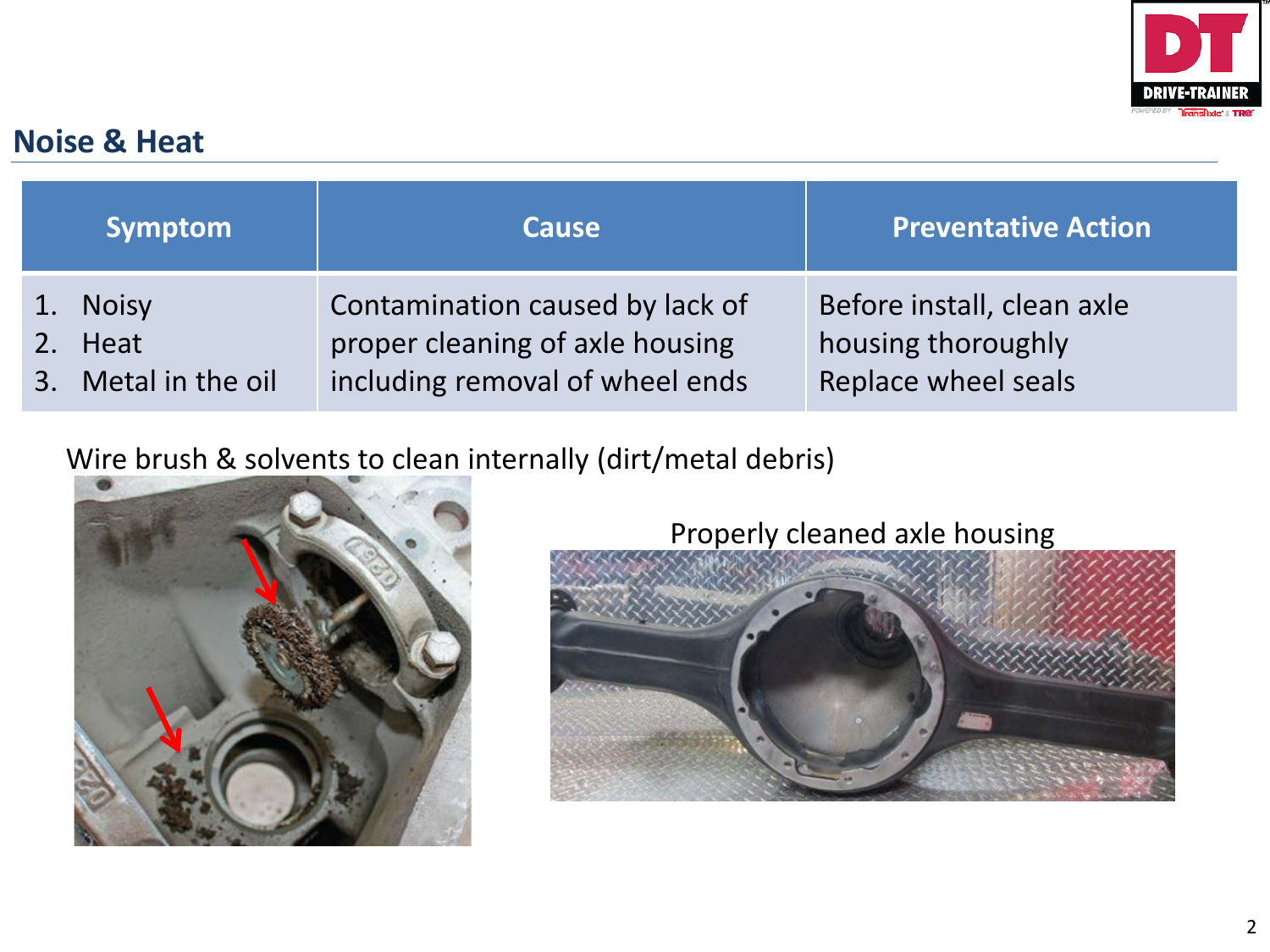

## <span id="page-3-0"></span>**Output Shaft Endplay & Leaks**

|                                | <b>Symptom</b>                                               | <b>Cause</b>                                                                                                                                                         | <b>Preventative Action</b>                      |
|--------------------------------|--------------------------------------------------------------|----------------------------------------------------------------------------------------------------------------------------------------------------------------------|-------------------------------------------------|
| 1.<br>2.<br>3.<br><b>Noise</b> | Excessive output shaft end play<br><b>Output shaft leaks</b> | Incomplete process of replacing<br>the differential due to not:<br>• Replacing output seal<br>• Inspecting & replacing bearings<br>• setting proper bearing end play | Perform all steps in the<br>recommended process |
|                                | Leaking output shaft                                         | Clean/no leak output shaft                                                                                                                                           |                                                 |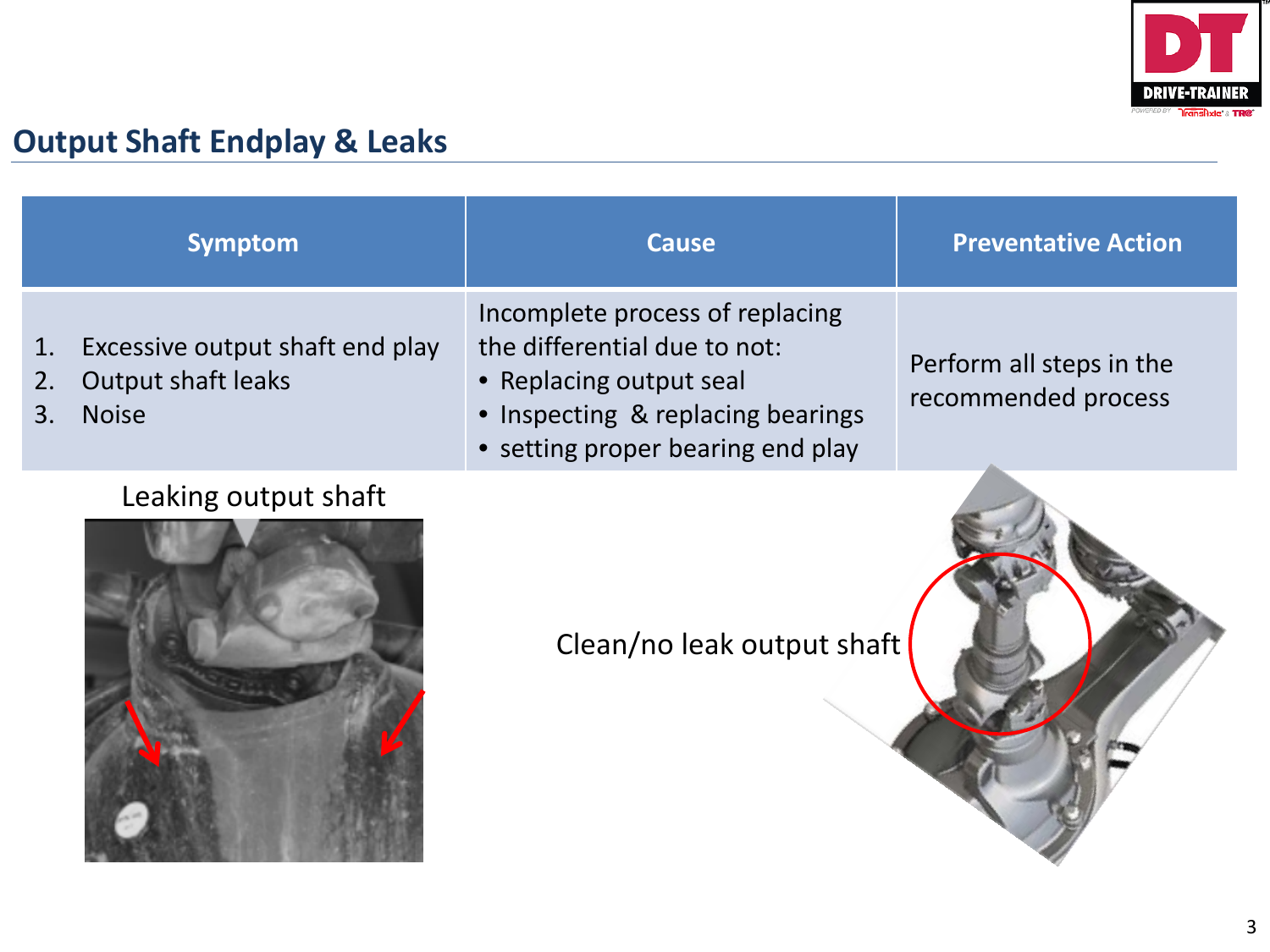

### <span id="page-4-0"></span>**Lubrication**

| <b>Symptom</b>                    | <b>Cause</b>                                                                                                                      | <b>Preventative Action</b>                                                                       |
|-----------------------------------|-----------------------------------------------------------------------------------------------------------------------------------|--------------------------------------------------------------------------------------------------|
| <b>Noise</b><br>2. Excessive heat | Failure to use approved lubricants<br>Failure to top off lubricants<br>Failure to road test and recheck<br>Mixed fluids in system | Follow recommended<br>practices<br>Know approved lubricants<br>for all Drive Train<br>components |



| <b>Manufacture</b> | <b>Unit Type</b>                    | Oil Type                                              |
|--------------------|-------------------------------------|-------------------------------------------------------|
| Eaton / Fuller     | Manual /AMT<br><b>Transmissions</b> | PS-386 Synthetic                                      |
| Allison            | Allison<br><b>Transmissions</b>     | TES-295 Synthetic                                     |
| Dana               | <b>Differentials</b>                | GL-5 Spec 75w -90, 80w-140                            |
| Meritor            | Differentials                       | GL-5 Spec 75w -90, 80w-140                            |
| Mack               | <b>Differentials</b>                | GO-J Spec. 80w-90, 85w-140<br>GO-J + Synthetic 75w 90 |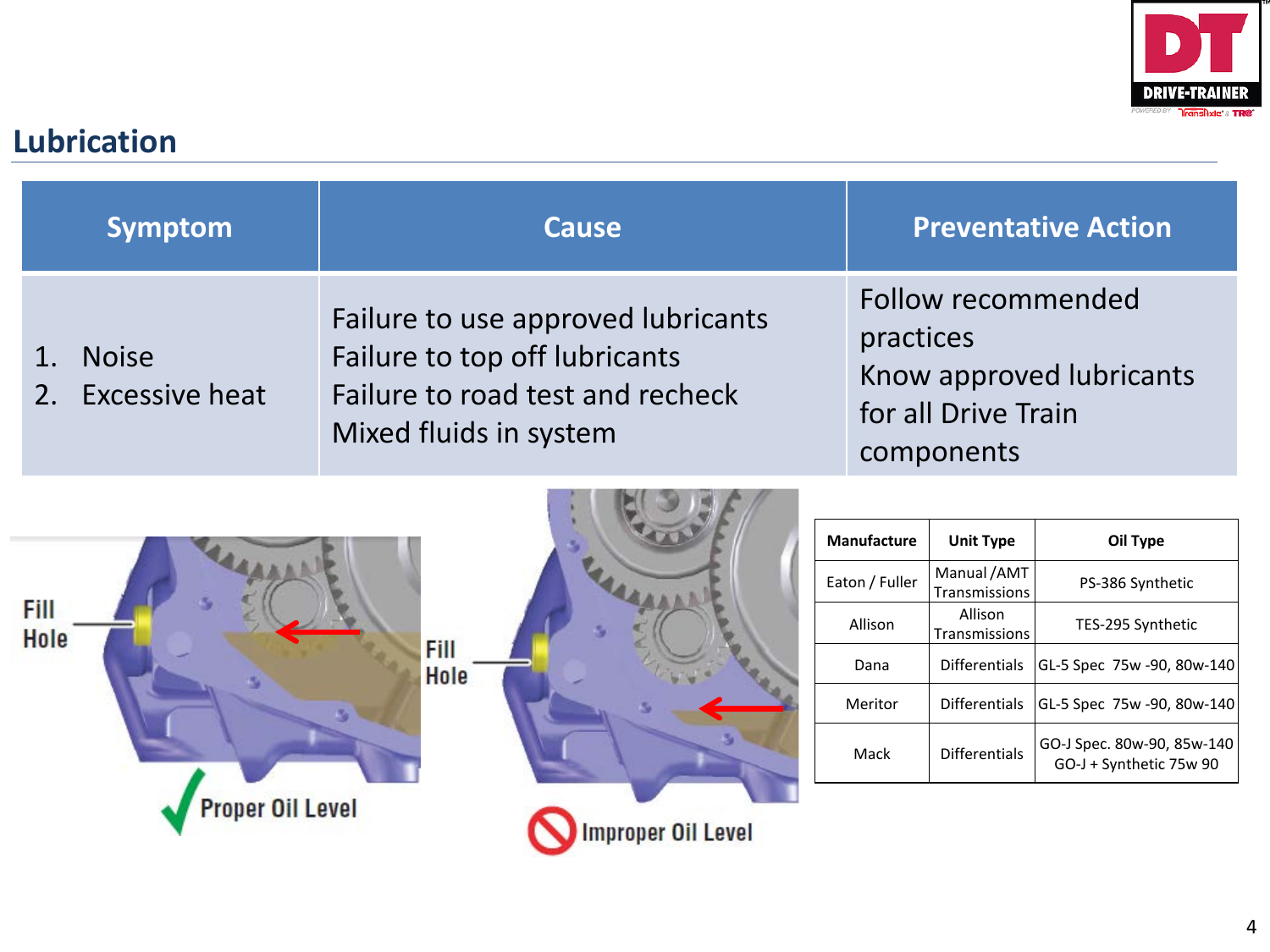

#### <span id="page-5-0"></span>**Driveline & Suspension**

| Symptom                                                         | <b>Cause</b>                                                                          | <b>Preventative Action</b>                                                                                  |
|-----------------------------------------------------------------|---------------------------------------------------------------------------------------|-------------------------------------------------------------------------------------------------------------|
| 1. Vibration<br>2. Noise<br>3. Grinding<br>4. Component failure | Failure to inspect driveline and<br>suspension components for<br>systems deficiencies | Perform inspection prior to<br>putting the vehicle in service<br>Practice standard<br>maintenance intervals |